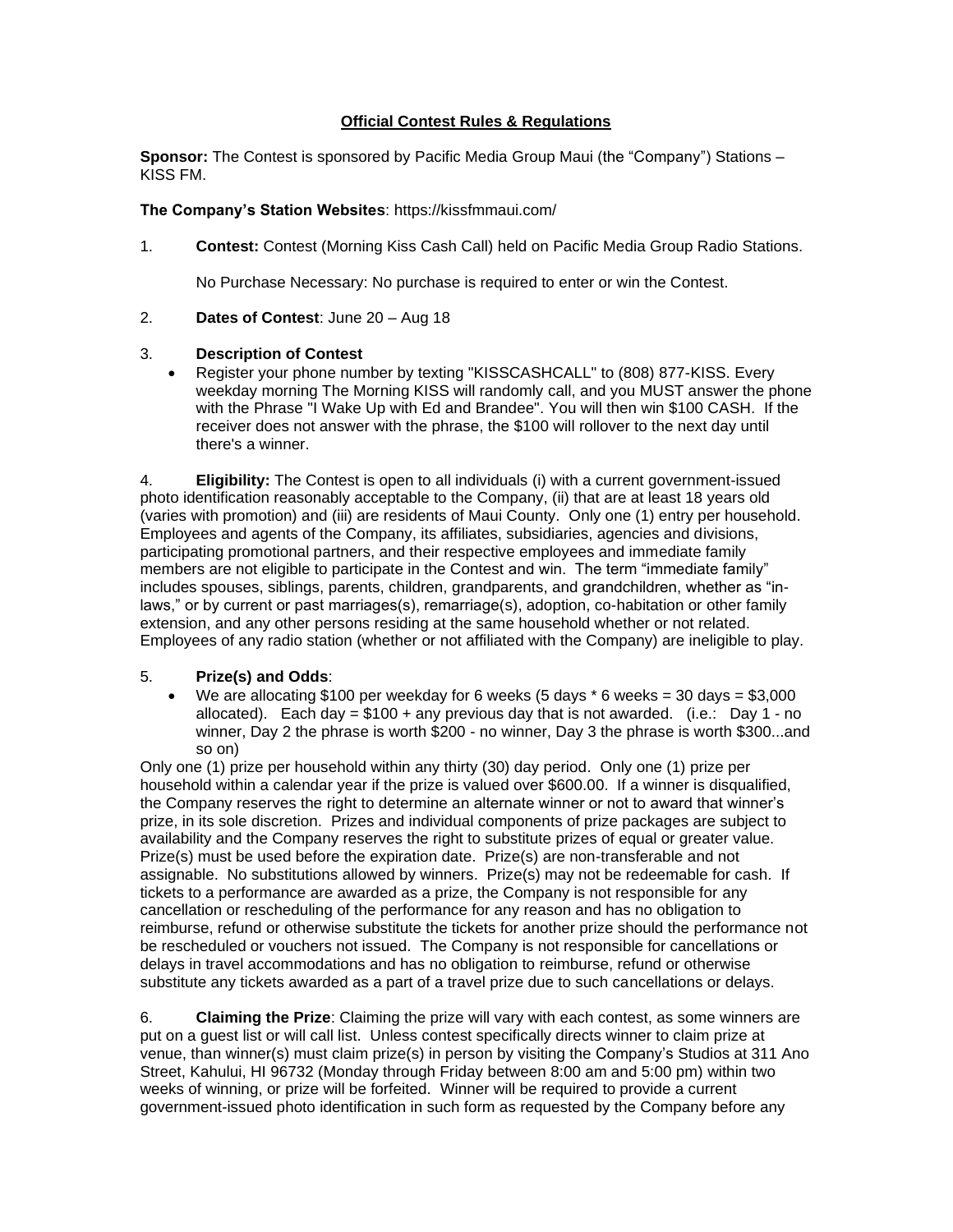prizes will be awarded. Any failure by winner to provide the required information to the Company within fourteen (14) days of winner's date of winning will result in forfeiture of the prize. Winners are solely responsible for reporting and payment of any taxes on prizes. Should the prize(s) be valued at \$600.00 or more, winner will be required to provide a valid Social Security Number and will receive a 1099 IRS Tax Form that must be completed and returned for the value of the prize. All federal, state and local taxes and incidental fees are the sole responsibility of the prize winner.

7. **Publicity**: Use of Personal Information. Acceptance of prize(s) offered constitutes permission to grant the Company and its affiliates the right to print, publish, broadcast and use, worldwide in any media now known or hereafter developed, including but not limited to the World Wide Web, at any time or times, the winner's name, biographical information, voice and/or picture, and/or likeness for purposes of advertising and promotion without further compensation as permitted by law. By participating in the Contest, where allowed by law, participants agree that the Company may disclose personal information obtained from participants in the Contest to third parties and use such information for marketing and other purposes.

8. **Limitations of Liability/Release**: Winner(s) and all participants of Contest agrees to release and hold the Company, its employees and agents, the Contest's sponsors and their respective employees and agents, harmless from any and all losses, damages, penalties, rights, claims, suits, costs, actions and expenses of any kind resulting from acceptance, possession or use of any prize, participation in Contest, including without limitation, personal injuries, death and property damage.

Prize winner knowingly, on their own accord, has participated in a promotion put on by Pacific Radio Group, Inc DBA Pacific Media Group. Participant and or prize winner waives any liability towards Pacific Radio Group, Inc. DBA Pacific Media Group for any infectious disease caught or transmitted while participating in a promotion or after having won a prize through such promotion.

The Company is not responsible for failed, partial, or garbled telephone transmissions, or for technical failures of any kind, including but not limited to electronic malfunction or damage of any network, hardware, or software. If for any reason the Contest is not capable of running as planned, including due to tampering, unauthorized intervention, fraud, technical failures, or other causes beyond the Company's control that corrupt or affect the administration, security, fairness, integrity or proper conduct of the Contest, the Company reserves the right, in its sole discretion, to cancel, terminate, modify or suspend the Contest and/or disqualify any individual who tampers with the process. The Station assumes no responsibility for any error, omission, interruption, deletion, defect, delay in operation or transmission, communications line failure, theft or destruction or unauthorized access to, or alteration of, entries; or any problems or technical malfunctions of any telephone network or lines.

9. **Reservation of Rights**: The Company reserves the right, at its sole discretion, to disqualify any individual it finds, to be tampering with the entry process or the operation of the Contest, to be in violation of the Rules, to be acting in a non-sportsmanlike or disruptive manner, or with intent to annoy, abuse, threaten or harass any other person. The Company will prosecute any fraudulent activities to the full extent of the law.

By Participating in this Contest, the contestants agree to be bound by these Official Rules and the decisions of the Company, the Contest supervisors and any judges selected by the Company, which shall be final in all respects. The Company reserves the right to change these Rules at any time that it determines necessary in its sole discretion and will not be responsible for any typographical or other inadvertent errors in these Official Rules or in other announcements or materials relating to the Contest.

Special contests will have specific rules, which will be available in the same manner.